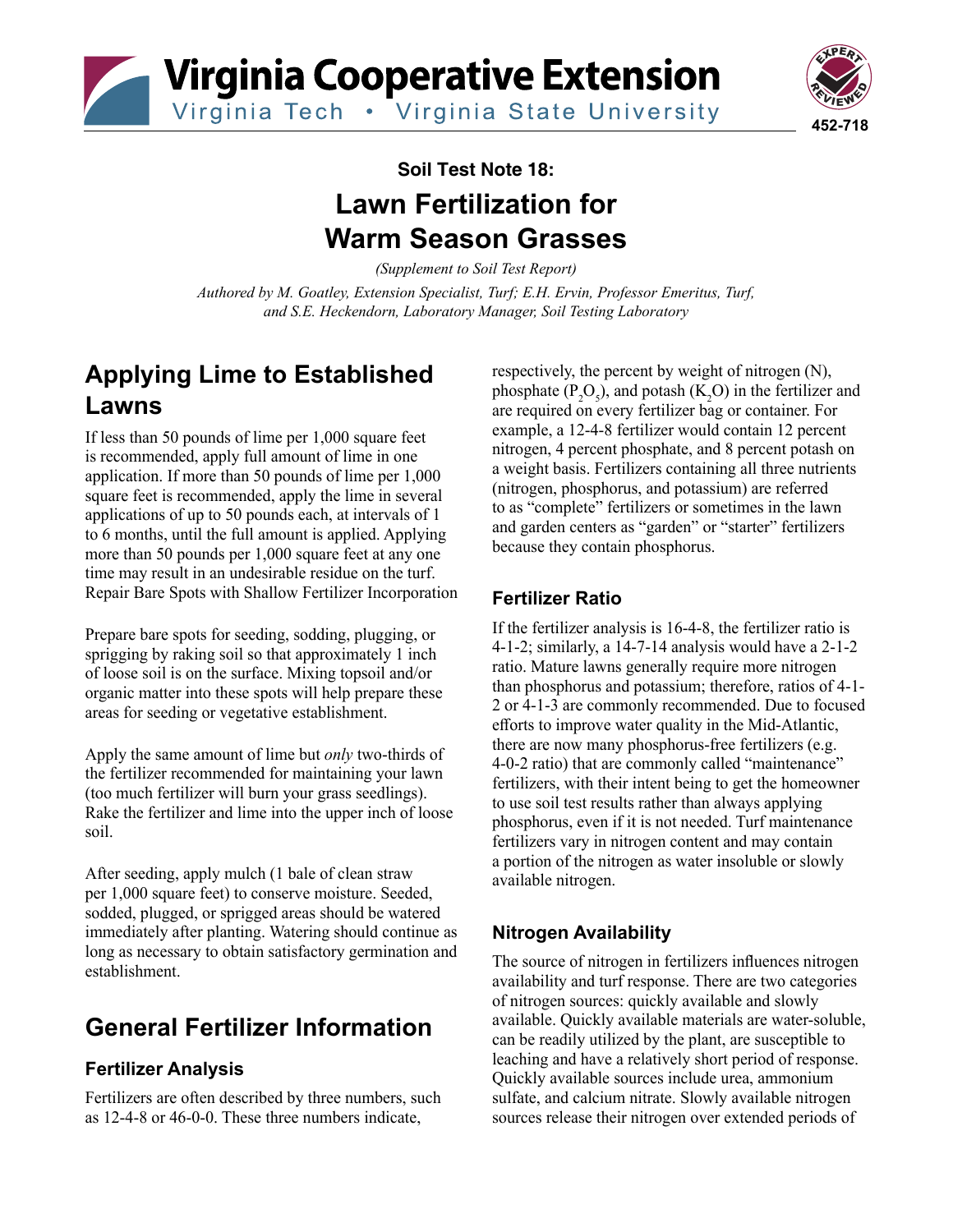time and are applied less frequently and at somewhat higher rates than the quickly available nitrogen sources. Slowly available sources are defined as those with 15% or more slowly available or water insoluble nitrogen as detailed in the fertilizer's guaranteed analysis on the label. Slowly available sources are less susceptible to leaching and are preferred on sandy soil types which tend to leach. They can be applied at levels up up to 0.9 lb N per 1000 square feet on cool season or 1 lb N per 1000 sq feet on warm-season grasses per active growing month. Slowly available sources include urea formaldehyde (UF), UF-based products (methylene ureas), sulfur-coated urea (SCU) and polymer coated urea (PCU) and their combinations, isobutylidene diurea (IBDU), natural organics (bone meal, fish meal, dried blood, and animal manures), and activated sewage sludge.

If a fertilizer contains a slow-release nitrogen source, it will be listed on the label. For UF-based fertilizers, the portion of the nitrogen that is slowly available is listed on the fertilizer bag as Water Insoluble Nitrogen (WIN). For instance, a 20-10-10 fertilizer with 5 percent WIN has 5/20 or 1/4 of the nitrogen in the slowly available form. If you choose a fertilizer that provides nitrogen in a slowly available form, you should understand how to calculate WIN in order to determine which fertilizer program (see Table 1) best fits your lawn. For example, assume that a fertilizer label provides the following information:

#### **Guaranteed Analysis**

Total Nitrogen ................................................... 16%

5.6% Water Insoluble Nitrogen (WIN)

Available Phosphoric Acid  $(P_2O_5)$  ...................4%

Soluble Potash (K2 O).........................................8%

To find the % nitrogen that is WIN, use the following calculation:

| $\%$ WIN         | $x 100 =$ | % of total nitrogen |
|------------------|-----------|---------------------|
| % Total Nitrogen |           | that is WIN or      |
|                  |           | slowly available    |

Therefore:

| 5.6 | $x 100 = 35\%$ of the total nitrogen is WIN |  |
|-----|---------------------------------------------|--|
| 16  | or slowly available and this                |  |
|     | fertilizer is most suitable for             |  |
|     | use in Program 2                            |  |

If WIN is not listed on the fertilizer label, one should assume it is all water-soluble or quickly available nitrogen, unless the fertilizer label indicates it contains sulfur-coated urea. Sulfur-coated or polymer-coated urea fertilizers do provide slowly available nitrogen, but the fertilizer label does not list it as WIN. If the fertilizer contains sulfur-coated urea, include that portion as water-insoluble nitrogen when determining the amount of nitrogen that is slowly available.

**Table 1.** Example Fertilization Program for warmseason grasses

**Program 1** - Nitrogen application by month using predominantly quickly available nitrogen fertilizers (less than 15 percent slowly available nitrogen or WIN).

| Quality<br><b>Desired</b> | April                                  | May | June | July/<br><b>August</b> |
|---------------------------|----------------------------------------|-----|------|------------------------|
|                           | lbs. N/1,000 sq. ft. -------<br>------ |     |      |                        |
| Low                       | 0                                      | 0.9 | 0.9  | 0                      |
| Medium                    | O                                      | 0.9 | 0.9  | 0                      |
| High                      | 0.9                                    | 0.9 | 0.9  | 0.9                    |

† Whenever possible, initiate spring fertilizer applications after turf greening is complete.

**Program 2** - Nitrogen application by month using predominantly slowly available nitrogen fertilizers (15 percent or more slowly available nitrogen or WIN).

| Quality<br><b>Desired</b> | April 15-<br>May 31 <sup>t</sup>       | June<br>1-July<br>15 | <b>July 16-</b><br>Aug. 15 |  |
|---------------------------|----------------------------------------|----------------------|----------------------------|--|
|                           | -------- lbs. N/1,000 sq. ft. -------- |                      |                            |  |
| Low                       | O                                      | 1.0                  |                            |  |
| Medium                    | O                                      | 1.0                  | 1.0                        |  |
| High *                    | 1.0                                    | 1.0                  | 1.0                        |  |

† Whenever possible, initiate spring fertilizer applications after turf greening is complete.

‡ If overseeded for winter color, add an additional 1 pound of WIN/1,000 square feet in early September or 1/2 pound of water-soluble nitrogen in September/October and/or November.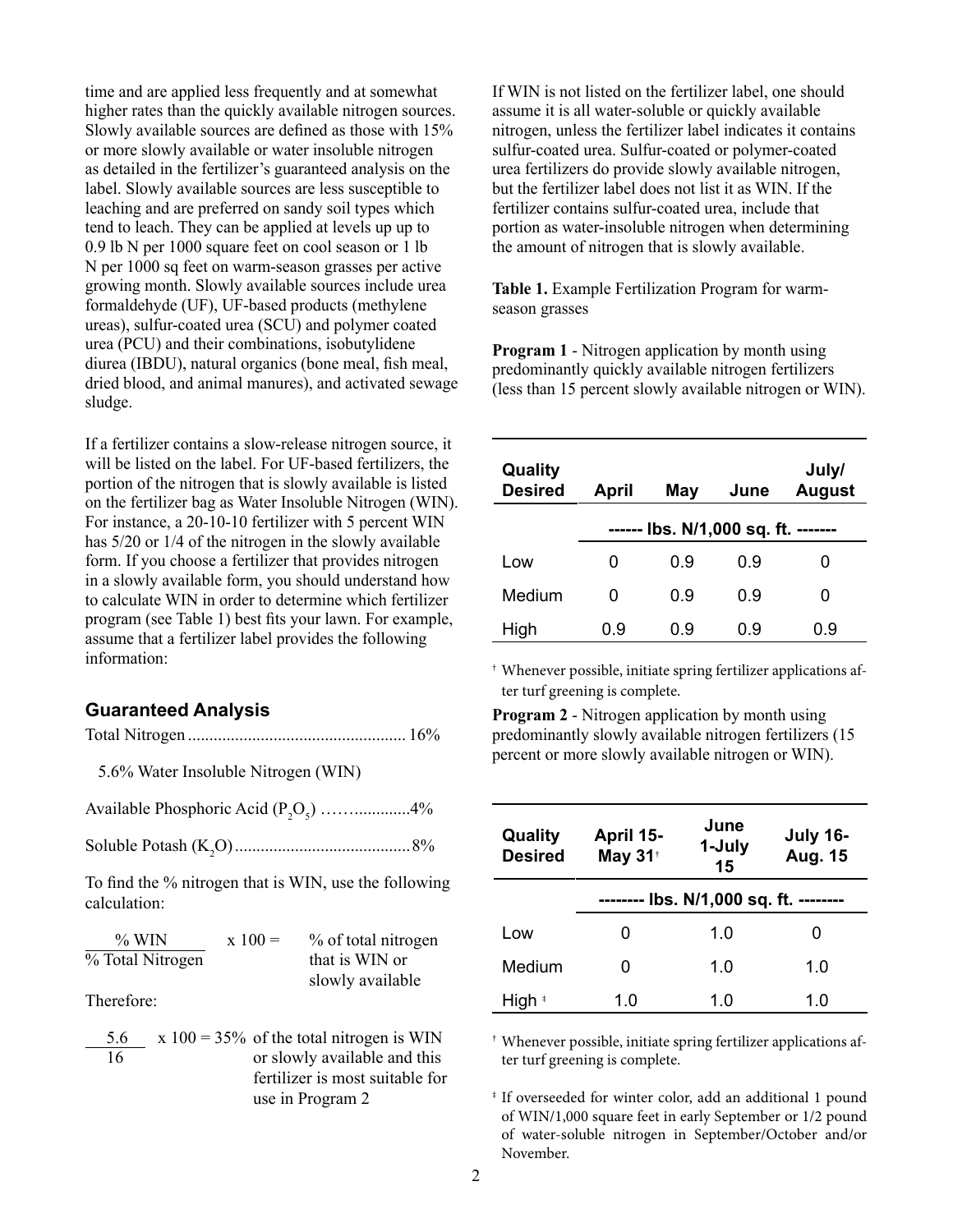### **Important Comments about Programs 1 and 2:**

- 1. Applications in successive months should be approximately 4 weeks apart.
- 2. Bermudagrass and St. Augustine grass are best suited for the high seasonal N application programs. Centipedegrass and mature zoysiagrass perform best at 1 to 2 pounds N/1,000 square feet/year.

## **Fertilizer Programs**

When to fertilize depends on the type of grass. This note is for warm-season grasses, such as bermudagrass, zoysiagrass, St. Augustine, and centipedegrass lawns. (See Soil Test Note 17 for cool-season grasses, such as fescues or Kentucky bluegrass.) Refer to VCE publication CSES-135P Lawn Fertilization in Virginia fand/or the Virginia Nutrient Management Standards and Criteria (https://www.dcr.virginia.gov/ document/standardsandcriteria.pdf) for specifics on fertilizer selections, application timing, and program development for the different grasses grown in Virginia.

## **Lawn Establishment**

Go directly to Table 2 and select an appropriate fertilizer from the recommendation on the Soil Test Report. Use the rate under the .9 pound of nitrogen column and incorporate the fertilizer into the soil (along with lime, if needed) to a depth of 4 to 6 inches. After the turf has been established (6 to 8 weeks) follow one of the maintenance fertilization programs described below.

# **Lawn Maintenance**

If lawn soil tests are low or medium for phosphorus or potassium, a complete fertilizer will be recommended to correct a potential deficiency of either of these plant nutrients. Follow the soil test recommendations for these nutrients and then sample soils again in 3 years to determine if a different fertilizer should be used. If lawn soil test indicates high or very high levels of phosphorus and potassium availability, then fertilizers supplying mainly or only nitrogen need be applied.

The programs listed in Table 1 give flexibility in deciding on the types of fertilizer to best meet your needs. Program 1 utilizes fertilizers that contain predominantly readily available nitrogen (i.e., less than 15 percent of the nitrogen is slowly available – listed as WIN on the fertilizer bag). Program 2 utilizes fertilizers that contain predominantly slowly available nitrogen (i.e., more than 15 percent of the nitrogen is slowly available or WIN).

If used properly, either program will result in quality turf. Choose the program best suited to your needs and the available fertilizer supply in your area.

**Table 2** contains information on the amounts of various types of fertilizers required to apply certain rates of nitrogen per 1,000 square feet. After you decide what kind of fertilizer you want to use, determine the amount at which it should be applied using Table 2. Fertilizers are best applied when grass is dry, followed by watering the lawn after fertilization to wash particles off the blades.